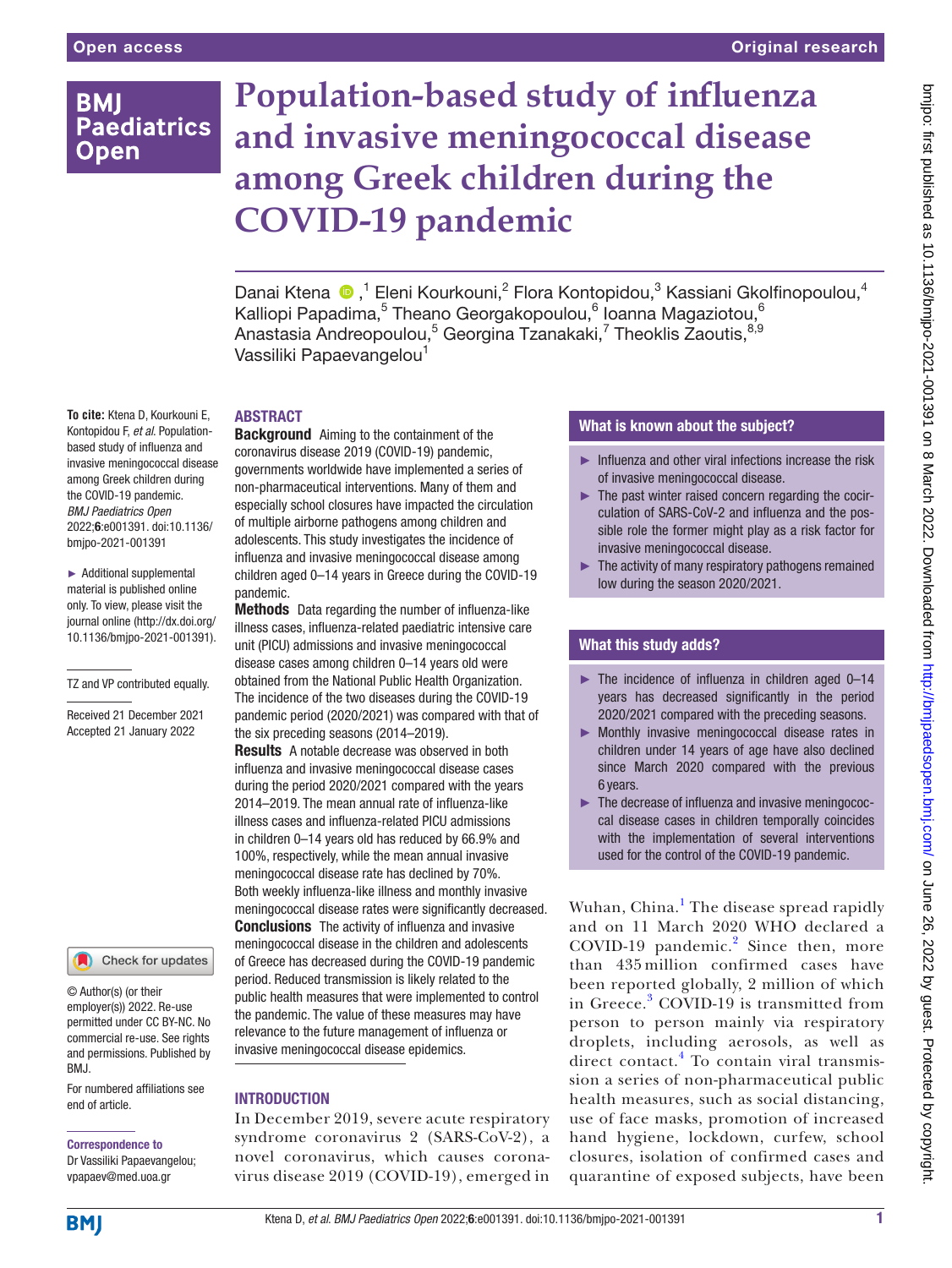implemented since March 2020. Due to their broad implementation, these measures potentially impact the transmission of other infectious diseases that spread via the respiratory route as well.

Seasonal influenza is a common cause of respiratory disease, linked to increased rates of hospitalisations, in both children and adults.<sup>5</sup> Influenza virus is transmitted via respiratory droplets, aerosols and through contact with infected individuals or contaminated fomites. In temperate regions, epidemics occur every winter and are associated with increased morbidity and mortality.<sup>6</sup> The expected influenza peak during the winter months of 2020 and the co-circulation with SARS-CoV-2 caused worldwide concern, regarding the consequential overwhelming of healthcare systems and therefore campaigns promoting influenza vaccination, both among adults and children, were held in many countries. In Greece, influenza vaccination for children according to the National Immunization Program (NIP), is recommended only for those at high risk.<sup>7</sup> However, the incidence of influenza during the endemic periods of both 2019–2020 and 2020–2021 remained notably low, not only in Europe, but also globally. $8-10$ 

Considering then, the known role of influenza infection as a risk factor for invasive meningococcal disease (IMD), one may postulate a concomitant decrease of the IMD incidence during the COVID-19 pandemic.[11](#page-5-1) IMD usually presents as meningitis or septicaemia and mainly affects children younger than 2 years old and adolescents. It is caused by *Neisseria meningitidis*, which is transmitted from person to person through respiratory droplets from infected patients or carriers.[12](#page-5-2) The rate of *N. meningitidis* asymptomatic carriage shows an increasing trend through childhood from 4.5% in infants to a peak of 23.7% in 19-year-olds and gradually decreases in older adults.[13](#page-5-3) Even though IMD incidence in developed countries has remained low during the last few years, mainly due to the implementation of universal infant vaccination, its epidemiology is often unpredictable and characterised by changes in incidence and prevalent serogroups.<sup>14</sup> In Greece, the NIP includes MenC immunisation at 12 months of age since 2006 and MenACWY quadrivalent conjugated immunisation in 11 years old adolescents since 2012. Moreover, MenB vaccine has been available in the private market since  $2014$  but is not included in the NIP.<sup>[7](#page-5-5)</sup> Studies have already shown a decrease in the incidence of IMD during the COVID-19 pandemic.<sup>15-17</sup>

The non-pharmaceutical measures that have been used to contain the COVID-19 pandemic differ from country to country, while different age groups have been impacted in various ways. School closures, for example, have probably had a significant effect on the incidence of other infectious diseases in children. Taking into consideration the burden of both diseases on the paediatric population,  $5^{12}$  as well as

the important role of this age group in community transmission, $^{18}$  $^{18}$  $^{18}$  this study aimed to investigate the incidence of influenza and IMD in Greek children and adolescents aged 0–14 years during the COVID-19 pandemic.

#### MATERIALS AND METHODS

The surveillance of influenza in Greece is carried out using several systems. The Morbidity Monitoring System in Primary Healthcare (Sentinel) uses weekly reports from an established collaborating primary care unit network. Surveillance systems also include laboratory surveillance and surveillance of severe influenza cases in intensive care unit. Data are collected and published in the form of weekly reports by the National Public Health Organization (NPHO). These systems are active during the influenza surveillance period, from week 40 (October) of every year to week 20 (May) of the following year. Bacterial meningitis is a mandatory notifiable disease in Greece and all registered cases are investigated and classified by causative agent. IMD samples from hospitals nationwide are sent and identified at the National Meningitis Reference Laboratory. Confirmed cases are reported to NPHO.

For this population-based observational study, in collaboration with the NPHO, we collected data regarding weekly influenza-like illness (ILI) cases and annual influenza-related paediatric intensive care unit (PICU) admissions for influenza seasons 2014/2015–2020/2021 and monthly IMD cases from January 2014 until May 2021 among children aged 0–14 years. The data were stratified by age group (0–4, 5–14 years). To calculate incidence rates, we used the number of visits to the Sentinel Primary Healthcare units for children aged 0–14 years and each age group separately, as well as the population of children 0–14, 0–4 and 5–14 years old, according to the 2011 census data. Data from the COVID-19 pandemic period (2020–2021) were compared with that of the six preceding pre-COVID-period years (2014/2015–2019/2020). Influenza seasons and annual IMD cases were compared in total and by age group. Additional sensitivity analysis was performed to include IMD data from 2009, in order to examine the potential impact of the introduction of the Meningococcus serotype B vaccine in 2014.

Incidence rates were calculated for influenza as ILI cases per 1000 visits and influenza-related PICU admissions per 100000 population and for IMD as cases per 100000 population. Descriptive statistics of rates are presented with median and IQR. Percentage of decrease in the mean of annual rates over the two periods 2014– 2020 versus 2021 was also calculated. Run charts were used to graphically represent the annual, monthly or weekly rates across time. Interrupted time series analysis was also performed to assess any changes in IMD trends. No statistical inference was made since the data used cover the study population.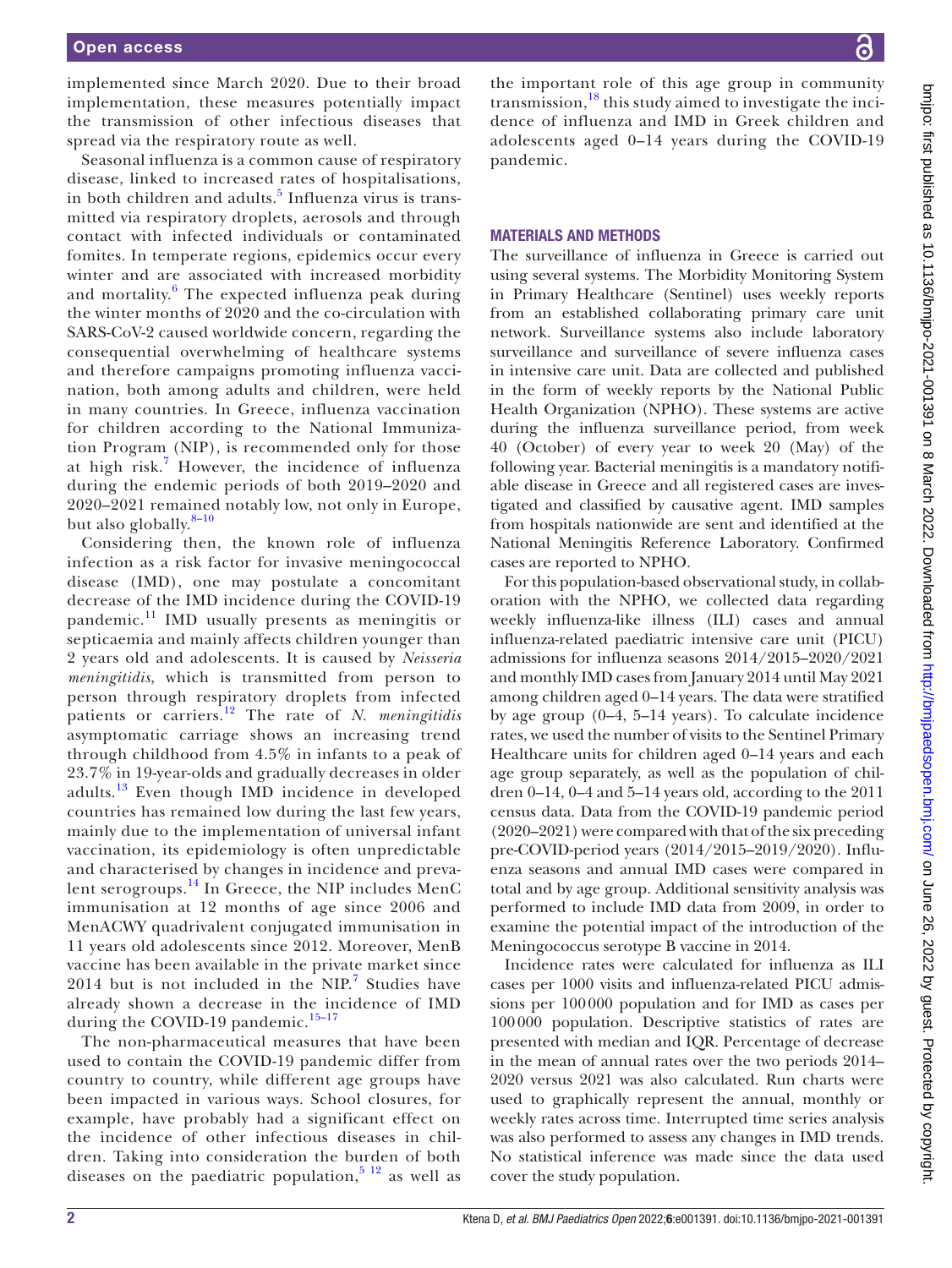

<span id="page-2-0"></span>Figure 1 ILI weekly rates per 1000 visits during the influenza surveillance period 2020/2021 compared with minimum, mean and maximum of previous seasons (2014/2015–2019/2020) for children 0–14 years old. ILI, influenza-like illness.

#### Patient and public involvement

Authors declare that there was no patient or public involvement in the present study.

# RESULTS

6

#### Influenza

The mean of weekly ILI rates per 1000 visits for children aged 0–14 years was notably lower during the season 2020/2021 compared with the preceding periods  $(2014/2015-2019/2020)$  (rates 88.2 vs 23.1, [figure](#page-2-0) 1).

A reduction of 66.9% has been noted in the mean annual rate of ILI cases per 1000 visits among children younger than 14 years old, which has decreased from 102.9 during the pre-COVID-19 period (2014/2015– 2019/2020) to 34.0 during 2020/2021. The decrease in the mean annual rate was 58.5% and 71.8% for ages 0–4 and 5–14, respectively ([online supplemental figure](https://dx.doi.org/10.1136/bmjpo-2021-001391) [S1\)](https://dx.doi.org/10.1136/bmjpo-2021-001391).

Finally, no influenza-related PICU admissions were recorded in children aged 0–14 years during the period 2020/2021. The mean annual rate of laboratoryconfirmed influenza cases in PICU per 100000 population declined by 100%, from 1.06 during the period 2014/2015–2019/2020 to 0.00 ([figure](#page-2-1) 2).



<span id="page-2-1"></span>Figure 2 Annual rates of laboratory-confirmed influenza cases in PICU per 100000 population (2014/2015–2020/2021), stratified by age group. PICU, paediatric intensive care unit.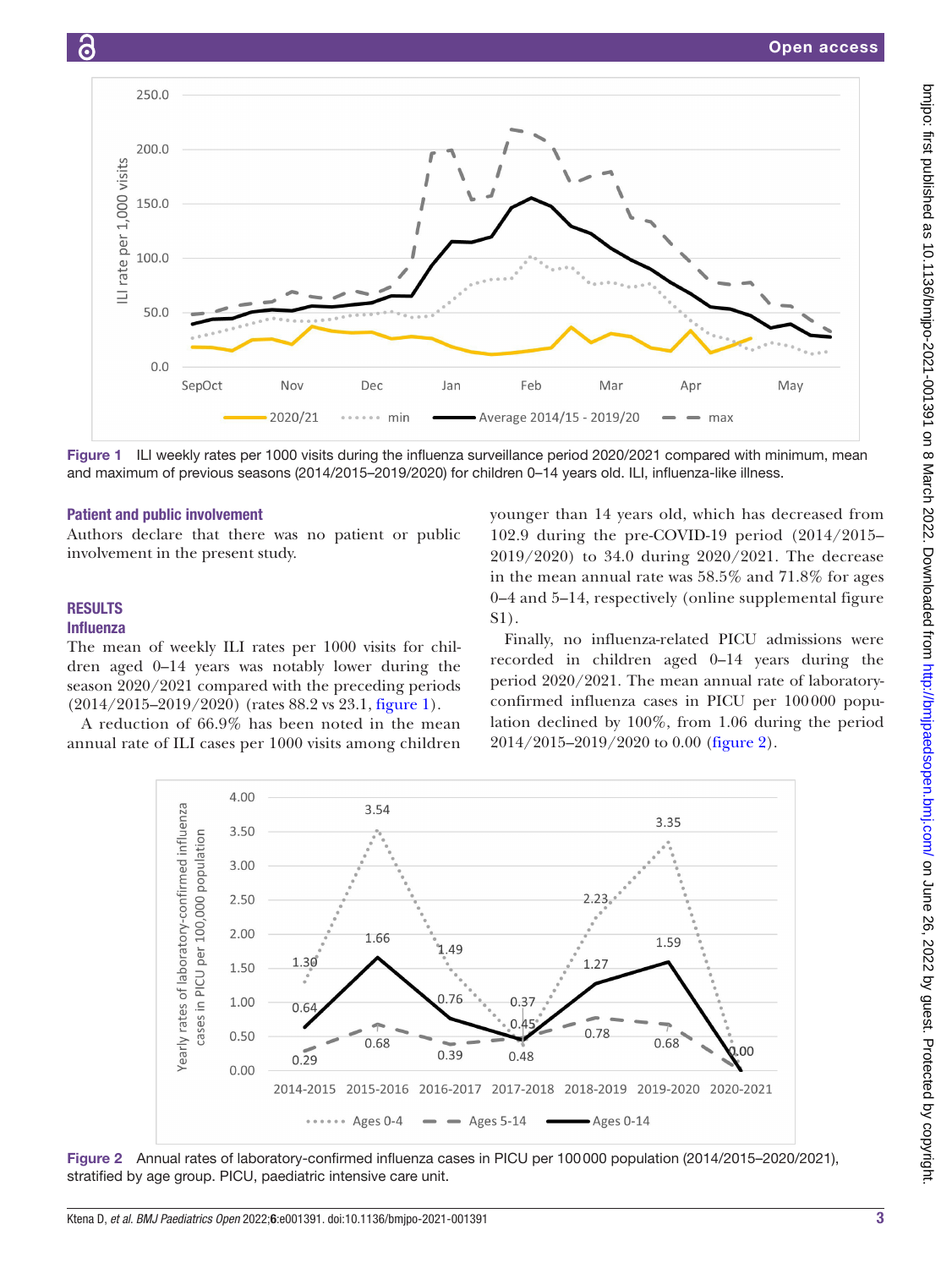<span id="page-3-0"></span>

| Summary statistics of monthly IMD rates per 100<br>Table 1<br>000 population |                        |                                                                       |
|------------------------------------------------------------------------------|------------------------|-----------------------------------------------------------------------|
| <b>Period</b>                                                                | Number<br>of<br>months | <b>Median of monthly</b><br>IMD rates per 100 000<br>population (IQR) |
| Ages $0 - 14$                                                                |                        |                                                                       |
| January 2014-<br>February 2020                                               | 73                     | $0.10(0.05 - 0.15)$                                                   |
| March 2020–May<br>2021                                                       | 16                     | $0.02$ (0.00-0.05)                                                    |
| Ages $0 - 4$                                                                 |                        |                                                                       |
| January 2014-<br>February 2020                                               | 73                     | $0.19(0.00 - 0.37)$                                                   |
| March 2020–May<br>2021                                                       | 16                     | $0.00(0.00 - 0.19)$                                                   |
| Ages $5-14$                                                                  |                        |                                                                       |
| January 2014-<br>February 2020                                               | 73                     | $0.00(0.00 - 0.10)$                                                   |
| March 2020-May<br>2021                                                       | 16                     | $0.00(0.00 - 0.00)$                                                   |

IMD, invasive meningococcal disease .

#### IMD

The mean annual rate of IMD cases per 100000 children aged 0–14 during the period 2014–2019 was 1.38. A significant decrease of 70% was observed during 2020–2021 yielding a mean annual incidence of 0.41. More specifically, the decrease in the mean annual rate was 67% and 76% for ages 0–4 and 5–14, respectively ([online supple](https://dx.doi.org/10.1136/bmjpo-2021-001391)[mental figure S2](https://dx.doi.org/10.1136/bmjpo-2021-001391)).

Descriptive statistics of monthly IMD rates per 100000 population are presented in [table](#page-3-0) 1. The median of monthly incidence rates of the period March 2020–May 2021 was 0.02, which is considerably lower than the

one of the period from January 2014 to February 2020 (0.10). IMD monthly rates during the period 2020–2021 compared with the mean monthly rates of the years 2014–2019 are shown in [figure](#page-3-1) 3. On applying interrupted time series analysis there was no change in the trend between the periods 2014–2019 and 2020–2021. In order to examine the potential impact of MenB immunisation after 2014, the analysis was repeated using data from 2009. A consistent trend of decrease was observed throughout the examined period, with no significant trend change [\(figure](#page-4-0) 4).

#### **DISCUSSION**

Influenza and IMD represent important vaccinepreventable diseases with a high disease burden in children aged under  $15$  years.<sup>19</sup> The incidence of both diseases has shown notable reduction, mainly among adults so far, following the implementation of COVID-19 restrictions, not only in Europe but also worldwide.<sup>7-915-17</sup> In this study, a significant decline was observed in the number of recorded ILI and influenza-related PICU cases, as well as confirmed IMD cases among children 0–14 years old during the period 2020–2021 compared with previous years (2014–2019). As in many countries, influenza remained at an all-time low in Greece during the period 2020/2021, while no circulation of influenza was detected this past winter. A considerable decrease was also observed in the incidence of IMD since March 2020, although there was no significant change in the trend. IMD cases in Greece have been steadily declining since 2013, coinciding with the introduction of the MenB vaccine in March 2014. Interestingly, the number of MenB vaccinations has also declined since March 2020 (data not shown), suggesting that they might not have contributed to the excess reduction of IMD cases during



<span id="page-3-1"></span>Figure 3 IMD monthly rates per 100000 children aged 0-14 years during the period 2020-2021 compared with minimum, mean and maximum of previous seasons (2014–2019). IMD, invasive meningococcal disease.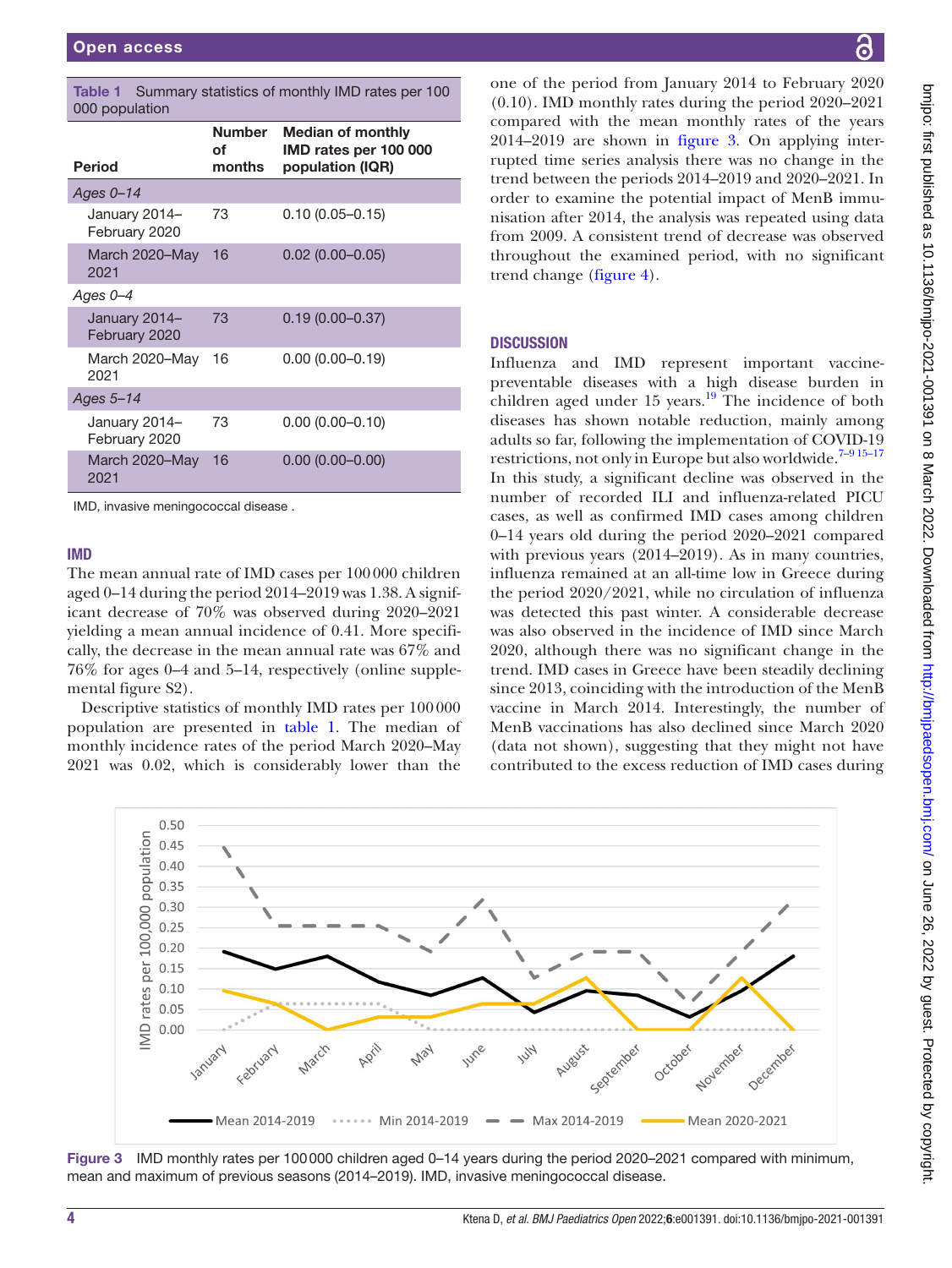

<span id="page-4-0"></span>Figure 4 Monthly IMD rates per 100000 population for ages 0–14, interrupted by vaccination programme (January 2014) and COVID-19 pandemic (March 2020). IMD, invasive meningococcal disease.

the period 2020–2021. Α recent study in France showed that the observed decrease of IMD during lockdown mainly involved the highly transmissible and hyperinvasive isolates, indicating decreased direct transmission between subjects.<sup>16</sup>

Measures used to reduce the transmission of an airborne agent are expected to decrease the circulation of other respiratory pathogens. The decline in the incidence of influenza and IMD did indeed coincide with the implementation of non-pharmaceutical interventions (NPIs) that aimed to mitigate SARS-CoV-2 transmission. Governmental strategy regarding those interventions in Greece, has been changing during the past 18 months of the pandemic based on the epidemiological data. School closures were first announced in March 2020 and distance learning remained for the most part of 2021, possibly contributing to the reduction of influenza and IMD circulation among children. Since school-aged children play a key role in the transmission of seasonal influenza, $18$  this reduction probably also affected its incidence in adults. Other measures that might also have contributed to the decreased incidence of both diseases in children include mask wearing, parental teleworking, physical distancing, travel restrictions and limitation of social gatherings. The lower basic reproduction number  $(R_0)$  of influenza<sup>[20](#page-6-2)</sup> and  $IMD<sup>21</sup>$  compared with that of SARS-CoV-2, is a possible explanation for the much stronger impact that those measures had on their transmission. Few recent studies have shown a decrease in multiple respiratory agents.<sup>22–26</sup> Interestingly, a case series study, that investigated hospitalisation rates of children under the age of 2years due to lower respiratory infections, revealed a significant reduction in hospitalisation mainly caused by enveloped viruses. Incidence of unenveloped viruses such as rhinoviruses/enteroviruses did not show such impressive decrease.<sup>[26](#page-6-5)</sup>

Another contributing factor to the observed decline of the number of influenza cases could be the reduction of healthcare utilisation.<sup>27</sup> The number of visits of both age groups reported by the Sentinel surveillance system has in fact decreased during the period 2020/2021. However, the ILI rates per 1000 visits have also declined notably, showing that the decreased number of reported cases reflects an actual lack of infections. As far as IMD is concerned, due to the severity of the disease, healthcareseeking behaviour is unlikely to be affected by the pandemic.

The possibility of an influenza pandemic, $28$  as well as the unpredictable epidemiology of  $IMD<sub>14</sub><sup>14</sup>$  highlight the importance of these findings. Given the concerns that the influenza season would coincide with the pandemic or that COVID-19—like other viral infections—could be linked with an increase in IMD cases, the reduced incidence of both diseases has been reassuring. However, due to the low circulation of respiratory pathogens, population susceptibility has possibly increased over the past months and thus some researchers predict large outbreaks in the near future with possible shift of the usual seasonality of viral infections.<sup>[29 30](#page-6-8)</sup> This becomes more evident by the unexpected resurgence of Respiratory Syncytial Virus (RSV) after its initial decline during the COVID-19 pandemic. $30-33$  The upcoming 2021–2022 endemic period remains unknown and will possibly be influenced by the burden of COVID-19 and the extent of NPI use. Nonetheless, influenza immunisation is highly recommended this coming autumn in the Northern hemisphere. Although the very low previous influenza season in 2020–2021 may have impacted the identification of emerging circulating strains endangering the influenza vaccine effectiveness, it is important to stress that vaccination is the most effective way to reduce the influenza-related disease burden. $34$  At the same time, the knowledge gained by the COVID-19 pandemic regarding the value of specific NPIs in the control of respiratory pathogens' transmission is a powerful tool for future prevention and management of both influenza and IMD, especially for high-risk populations.

A strength of this study is that the data used were derived from a nationwide surveillance system that existed before the emergence of COVID-19, allowing reliable comparisons between the different periods. Furthermore, our study focuses on the impact that COVID-19 restrictions had on the incidence of influenza and IMD specifically in the paediatric population, which is particularly affected by both diseases, in terms of transmission as well as morbidity.

However, there are several limitations that need to be acknowledged. There is lack of data regarding laboratoryconfirmed influenza cases and consequently information on prevalent types and subtypes. Laboratory surveillance data of influenza in Greece are collected solely by the two National Reference Laboratories, which are not necessarily representative of the total number of influenza tests that are conducted. Secondly, due to the ecological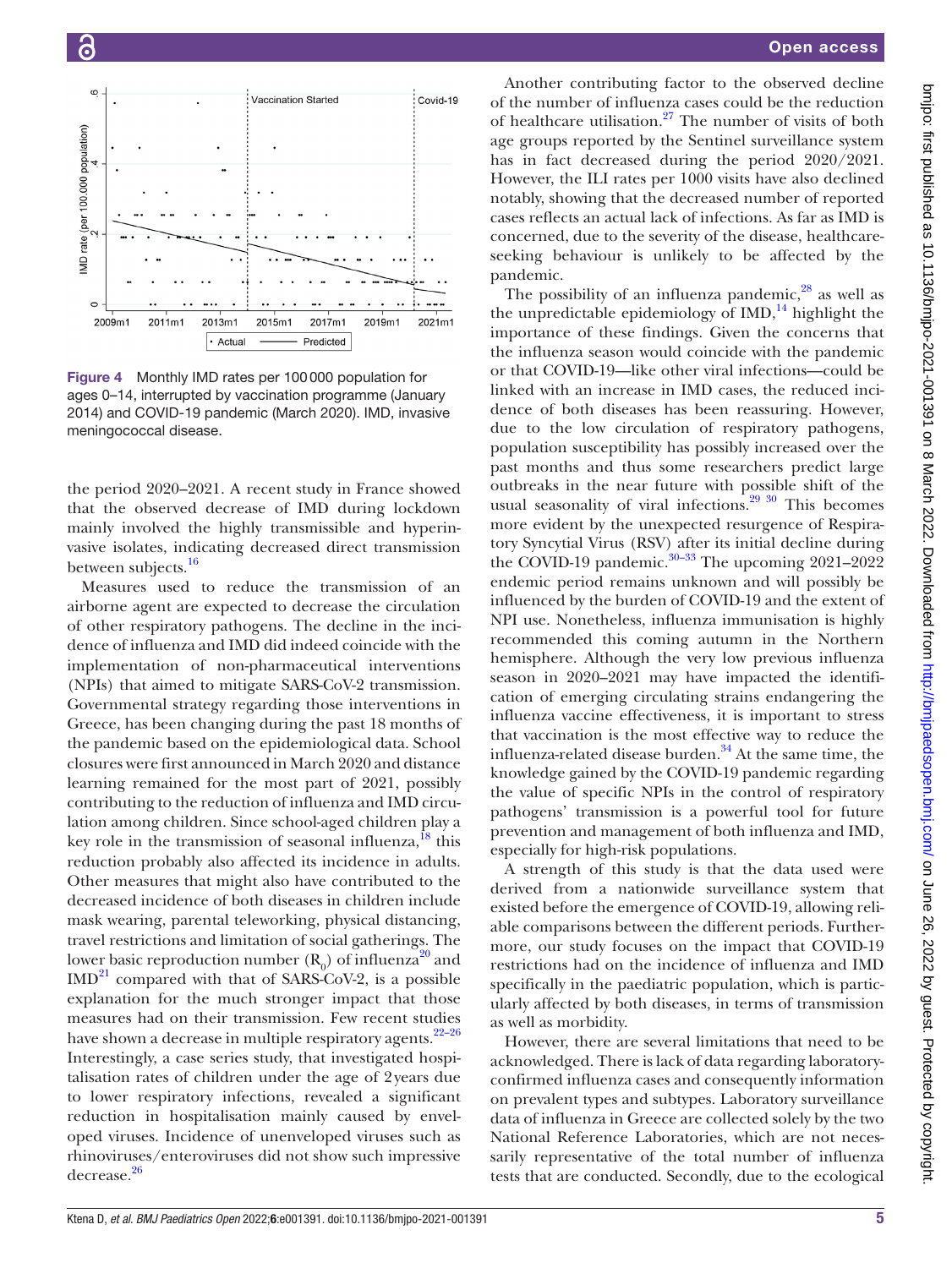#### Open access

nature of this study, causality between the interventions and the decreased incidence of the two diseases cannot be determined. However, temporal association and biological plausibility make it a compelling hypothesis. Finally, the Sentinel data used in this study were based on clinicians' reports. It is, therefore, possible that the number of influenza cases is underestimated due to lower disease reporting rates during the pandemic.

To conclude, maintaining the wide use of NPIs has shown to be effective in mitigating the transmission of respiratory agents in the community. Nevertheless, the dynamics of infectious diseases remain ever-changing and it is vital that we remain vigilant. Therefore, ongoing surveillance, as well as vaccinations, are of great importance in order to reduce the burden of influenza and IMD on the already overwhelmed healthcare systems.

#### Author affiliations

<sup>1</sup>Third Department of Pediatrics, Attikon University Hospital, National and Kapodistrian University of Athens, Athens, Attica, Greece

- <sup>2</sup> Centre for Clinical Epidemiology and Outcomes Research (CLEO), Athens, Greece
- <sup>3</sup>Department of Healthcare-Associated Infections and Antimicrobial Resistance, Directorate of Epidemiological Surveillance and Intervention for Infectious Diseases, National Public Health Organization, Athens, Greece
- <sup>4</sup>Department of Surveillance Systems, Directorate of Epidemiological Surveillance and Interventions for Infectious Diseases, National Public Health Organization, Athens, Greece
- <sup>5</sup>Department of Respiratory Diseases, Directorate of Epidemiological Surveillance and Interventions for Infectious Diseases, National Public Health Organization, Athens, Greece
- 6 Department for Vaccine Preventable Diseases and Congenital Diseases, Directorate of Epidemiological Surveillance and Interventions for Infectious Diseases, National Public Health Organization, Athens, Greece
- <sup>7</sup> National Meningitis Reference Laboratory, Department of Public Health Policy, University of West Attica, Athens, Greece
- <sup>8</sup> Second Department of Pediatrics, P&A Kyriakou Children's Hospital, National and Kapodistrian University of Athens, Athens, Attica, Greece
- <sup>9</sup>National Public Health Organization, Athens, Greece

Acknowledgements We would like to thank Panagiotis Katerelos for editing and organising the influenza Sentinel data and Dimitra Koussi for assisting in the statistical analysis.

Contributors DK participated in the conceptualisation and design of the study; contributed to data interpretation and writing, reviewing and editing of the manuscript. EK participated in the statistical analysis; contributed to the interpretation of the analysis and reviewing and editing of the manuscript. FK, KG, KP, TG, IM, AA and GT participated in the acquisition and interpretation of data; contributed to reviewing and editing of the manuscript. TZ participated in the conceptualisation and design of the study; contributed to the interpretation of the statistical analysis and reviewing and editing of the manuscript. VP is the guarantor for this study and participated in the conceptualisation and design, supervision and project administration; contributed to data interpretation and writing, reviewing and editing of the manuscript.

Funding The authors have not declared a specific grant for this research from any funding agency in the public, commercial or not-for-profit sectors.

Competing interests None declared.

Patient consent for publication Not applicable.

Ethics approval This study does not involve human participants.

Provenance and peer review Not commissioned; externally peer reviewed.

Data availability statement Data are available upon reasonable request. Aggregate data may be available on request to the corresponding author and after approval by the NPHO.

Supplemental material This content has been supplied by the author(s). It has not been vetted by BMJ Publishing Group Limited (BMJ) and may not have been peer-reviewed. Any opinions or recommendations discussed are solely those of the author(s) and are not endorsed by BMJ. BMJ disclaims all liability and responsibility arising from any reliance placed on the content. Where the content includes any translated material, BMJ does not warrant the accuracy and reliability of the translations (including but not limited to local regulations, clinical guidelines, terminology, drug names and drug dosages), and is not responsible for any error and/or omissions arising from translation and adaptation or otherwise.

Open access This is an open access article distributed in accordance with the Creative Commons Attribution Non Commercial (CC BY-NC 4.0) license, which permits others to distribute, remix, adapt, build upon this work non-commercially, and license their derivative works on different terms, provided the original work is properly cited, appropriate credit is given, any changes made indicated, and the use is non-commercial. See:<http://creativecommons.org/licenses/by-nc/4.0/>.

#### ORCID iD

Danai Ktena<http://orcid.org/0000-0002-0952-8915>

#### **REFERENCES**

- 1 Tan W, Zhao X, Ma X, *et al*. A novel Coronavirus Genome Identified in a Cluster of Pneumonia Cases - Wuhan, China 2019-2020. *[China](http://dx.doi.org/10.46234/ccdcw2020.017)  [CDC Wkly](http://dx.doi.org/10.46234/ccdcw2020.017)* 2020;2:61–2.
- 2 WHO Director-General's opening remarks at the media briefing on COVID-19, 2020. Available: [https://www.who.int/director-general/](https://www.who.int/director-general/speeches/detail/who-director-general-s-opening-remarks-at-the-media-briefing-on-covid-19-11-march-2020) [speeches/detail/who-director-general-s-opening-remarks-at-the](https://www.who.int/director-general/speeches/detail/who-director-general-s-opening-remarks-at-the-media-briefing-on-covid-19-11-march-2020)[media-briefing-on-covid-19-11-march-2020](https://www.who.int/director-general/speeches/detail/who-director-general-s-opening-remarks-at-the-media-briefing-on-covid-19-11-march-2020) [Accessed 19 Dec 2021].
- 3 WHO Coronavirus (COVID-19) Dashboard. Available: [https://](https://covid19.who.int/) [covid19.who.int/](https://covid19.who.int/) [Accessed 19 Dec 2021].
- 4 Umakanthan S, Sahu P, Ranade AV, *et al*. Origin, transmission, diagnosis and management of coronavirus disease 2019 (COVID-19). *[Postgrad Med J](http://dx.doi.org/10.1136/postgradmedj-2020-138234)* 2020;96:753–8.
- <span id="page-5-7"></span>5 Neuzil KM, Mellen BG, Wright PF, *et al*. The effect of influenza on hospitalizations, outpatient visits, and courses of antibiotics in children. *[N Engl J Med](http://dx.doi.org/10.1056/NEJM200001273420401)* 2000;342:225–31.
- 6 Shaman J, Kohn M. Absolute humidity modulates influenza survival, transmission, and seasonality. *[Proc Natl Acad Sci U S A](http://dx.doi.org/10.1073/pnas.0806852106)* 2009;106:3243–8.
- <span id="page-5-5"></span>7 National Immunization Program for children and adolescents, 2020. Available: [https://www.moh.gov.gr/articles/health/dieythynsh](https://www.moh.gov.gr/articles/health/dieythynsh-dhmosias-ygieinhs/emboliasmoi/ethniko-programma-emboliasmwn-epe-paidiwn-kai-efhbwn/7246-programma-emboliasmwn-paidiwn-efhbwn-2020)[dhmosias-ygieinhs/emboliasmoi/ethniko-programma-emboliasmwn](https://www.moh.gov.gr/articles/health/dieythynsh-dhmosias-ygieinhs/emboliasmoi/ethniko-programma-emboliasmwn-epe-paidiwn-kai-efhbwn/7246-programma-emboliasmwn-paidiwn-efhbwn-2020)[epe-paidiwn-kai-efhbwn/7246-programma-emboliasmwn-paidiwn](https://www.moh.gov.gr/articles/health/dieythynsh-dhmosias-ygieinhs/emboliasmoi/ethniko-programma-emboliasmwn-epe-paidiwn-kai-efhbwn/7246-programma-emboliasmwn-paidiwn-efhbwn-2020)[efhbwn-2020](https://www.moh.gov.gr/articles/health/dieythynsh-dhmosias-ygieinhs/emboliasmoi/ethniko-programma-emboliasmwn-epe-paidiwn-kai-efhbwn/7246-programma-emboliasmwn-paidiwn-efhbwn-2020) [Accessed 23 cited 2021].
- <span id="page-5-0"></span>8 Adlhoch C, Mook P, Lamb F. European influenza surveillance network. very little influenza in the who European region during the 2020/21 season, weeks 40 2020 to 8 2021. *Euro Surveill* 2021;26:2100221.
- 9 Olsen SJ, Azziz-Baumgartner E, Budd AP, *et al*. Decreased Influenza Activity During the COVID-19 Pandemic - United States, Australia, Chile, and South Africa, 2020. *[MMWR Morb Mortal Wkly Rep](http://dx.doi.org/10.15585/mmwr.mm6937a6)* 2020;69:1305–9.
- 10 Sullivan SG, Carlson S, Cheng AC, *et al*. Where has all the influenza gone? the impact of COVID-19 on the circulation of influenza and other respiratory viruses, Australia, March to September 2020. *[Euro](http://dx.doi.org/10.2807/1560-7917.ES.2020.25.47.2001847)  [Surveill](http://dx.doi.org/10.2807/1560-7917.ES.2020.25.47.2001847)* 2020;25:2001847.
- <span id="page-5-1"></span>11 Salomon A, Berry I, Tuite AR, *et al*. Influenza increases invasive meningococcal disease risk in temperate countries. *[Clin Microbiol](http://dx.doi.org/10.1016/j.cmi.2020.01.004)  [Infect](http://dx.doi.org/10.1016/j.cmi.2020.01.004)* 2020;26:1257.e1–1257.e7.
- <span id="page-5-2"></span>12 Rouphael NG, Stephens DS. Neisseria meningitidis: biology, microbiology, and epidemiology. *[Methods Mol Biol](http://dx.doi.org/10.1007/978-1-61779-346-2_1)* 2012;799:1–20.
- <span id="page-5-3"></span>13 Christensen H, May M, Bowen L, *et al*. Meningococcal carriage by age: a systematic review and meta-analysis. *[Lancet Infect Dis](http://dx.doi.org/10.1016/S1473-3099(10)70251-6)* 2010;10:853–61.
- <span id="page-5-4"></span>14 Chang Q, Tzeng Y-L, Stephens DS. Meningococcal disease: changes in epidemiology and prevention. *[Clin Epidemiol](http://dx.doi.org/10.2147/CLEP.S28410)* 2012;4:237–45.
- <span id="page-5-6"></span>15 Brueggemann AB, Jansen van Rensburg MJ, Shaw D, *et al*. Changes in the incidence of invasive disease due to Streptococcus pneumoniae, Haemophilus influenzae, and Neisseria meningitidis during the COVID-19 pandemic in 26 countries and territories in the invasive respiratory infection surveillance initiative: a prospective analysis of surveillance data. *[Lancet Digit Health](http://dx.doi.org/10.1016/S2589-7500(21)00077-7)* 2021;3:e360–70.
- <span id="page-5-8"></span>16 Taha M-K, Deghmane A-E. Impact of COVID-19 pandemic and the lockdown on invasive meningococcal disease. *[BMC Res Notes](http://dx.doi.org/10.1186/s13104-020-05241-9)* 2020;13:399.